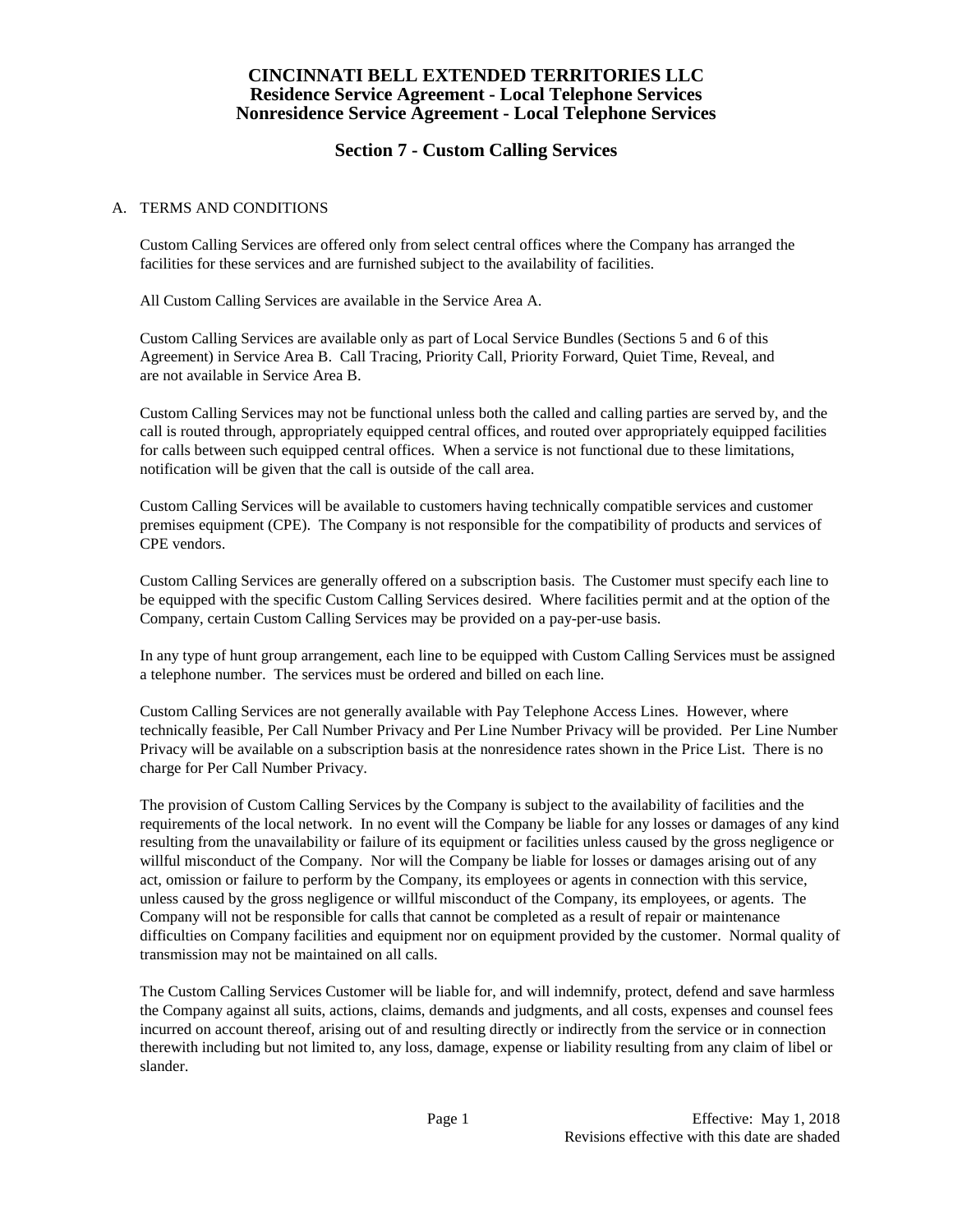# **Section 7 - Custom Calling Services**

#### A. TERMS AND CONDITIONS (Continued)

Custom Calling Services (such as Caller ID Name and Number) which have the potential for disclosure of the calling party's number will only be provided where:

The Company makes available Per Line Number Privacy on a subscription basis to all eligible customers.

The Company makes available Per Line Number Privacy for non-published service customers at no monthly charge. Per Line Number Privacy will be provided to non-published service customers only when requested.

Per Call Number Privacy will be provided to all eligible customers, at no charge.

Telemarketers are prohibited from blocking the disclosure of their telephone number when placing calls. Upon receiving complaints that a telemarketer is blocking the disclosure of their telephone number, the Company will investigate the complaints and terminate the number privacy service where appropriate.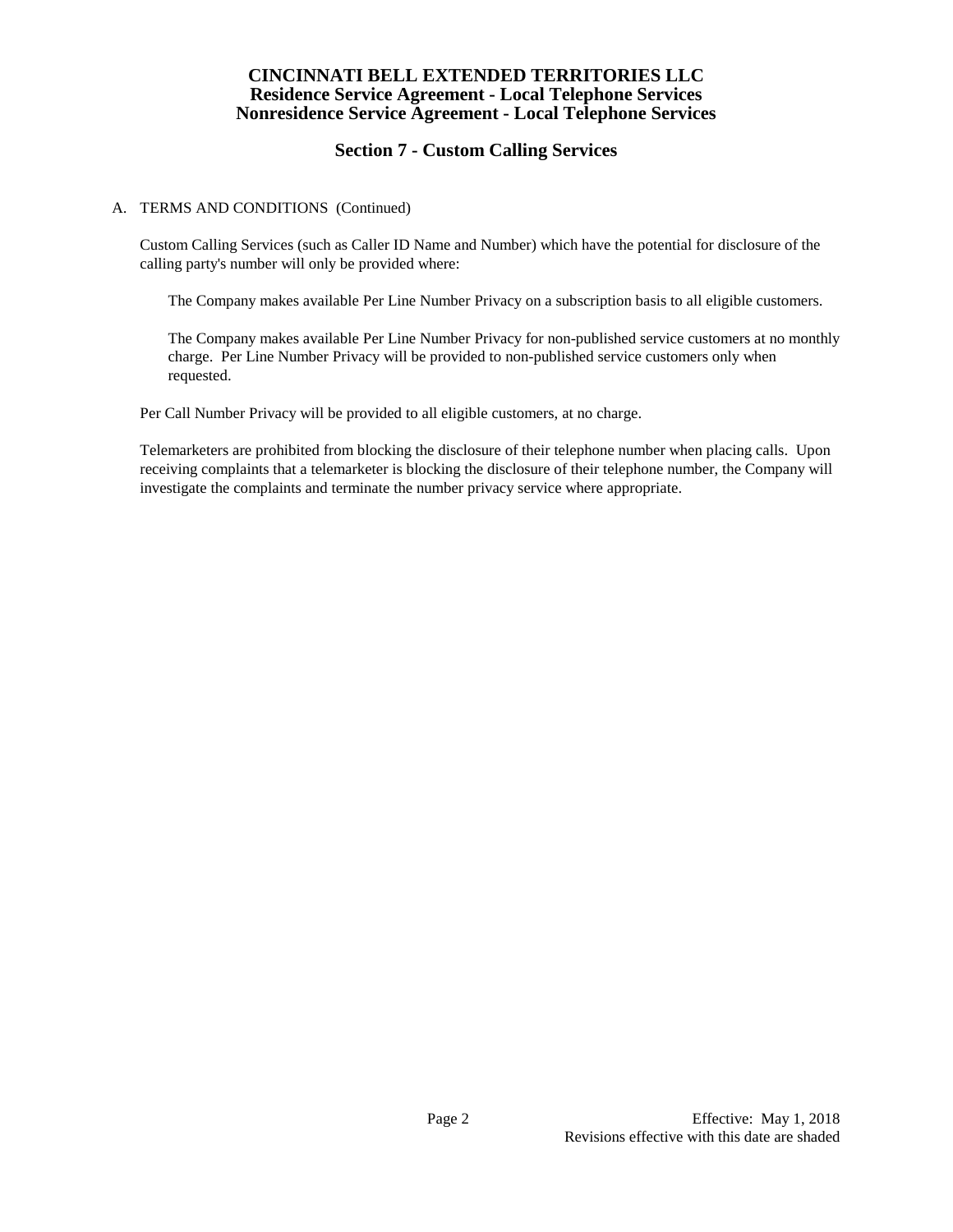# **Section 7 - Custom Calling Services**

#### B. SERVICE DESCRIPTIONS

## 1. Anonymous Call Rejection

Anonymous Call Rejection (ACR) allows Customers to automatically reject incoming calls when the call originates from a telephone number which has invoked a blocking feature that prevents the telephone number of the call originating telephone from being delivered to the called party. When ACR is activated on the Customer's line and an incoming call marked "private" is received, the called party's telephone number will not ring. The call will be routed to an announcement and subsequently terminated. The announcement informs the calling party that the called party will not accept the call as long as the calling party's telephone number is not delivered. Incoming calls are checked for acceptance or rejection by ACR regardless of the current state of the ACR subscriber's line (e.g., off hook or idle). The activation and return of the announcement will not be viewed as a completed call.

ACR is available for single line residence and nonresidence service customers. It is not available for multiline hunt group service customers. A service order is required to establish or to discontinue ACR. Once established, the service can be activated and deactivated at the Customer's discretion through the use of preassigned access codes.

ACR Customers who also subscribe to Caller ID Name and Number or Call Return will not be billed the monthly charge for their ACR service.

This feature is available only where technically feasible.

2. Anywhere Call Forwarding

Anywhere Call Forwarding Service allows Customers to have the capability to remotely change the termination of their incoming calls to another telephone line using any tone signaling telephone. The Customer can activate, deactivate, or change the destination number using a personal identification number (PIN).

3. Call Block (\*60)

Call Block provides the Customer with a way to block calls from certain telephone numbers, which may or may not be known to the Customer.

The Customer can create a screening list of up to six (6) telephone numbers and place them in the network memory through an interactive dialing sequence. The Customer may also activate the service after receiving a call, and thus place the number associated with the call on the Call Block list. In this case, the number is copied automatically from the Customer's incoming memory slot. Once the service is activated by dialing a special code, a calling party's number, if available, is checked against the Customer's Call Block list on every incoming call. If the incoming number matches one of the numbers on the list, the Customer is not alerted by the call and the call terminates to an announcement. If the incoming number does not match one of the numbers on the list or is unavailable, the call terminates to the Customer's line.

When a telephone number on the Call Block screening list also appears on the Priority Forward and/or Priority Call list, the Call Block service will take precedence and the call will be blocked.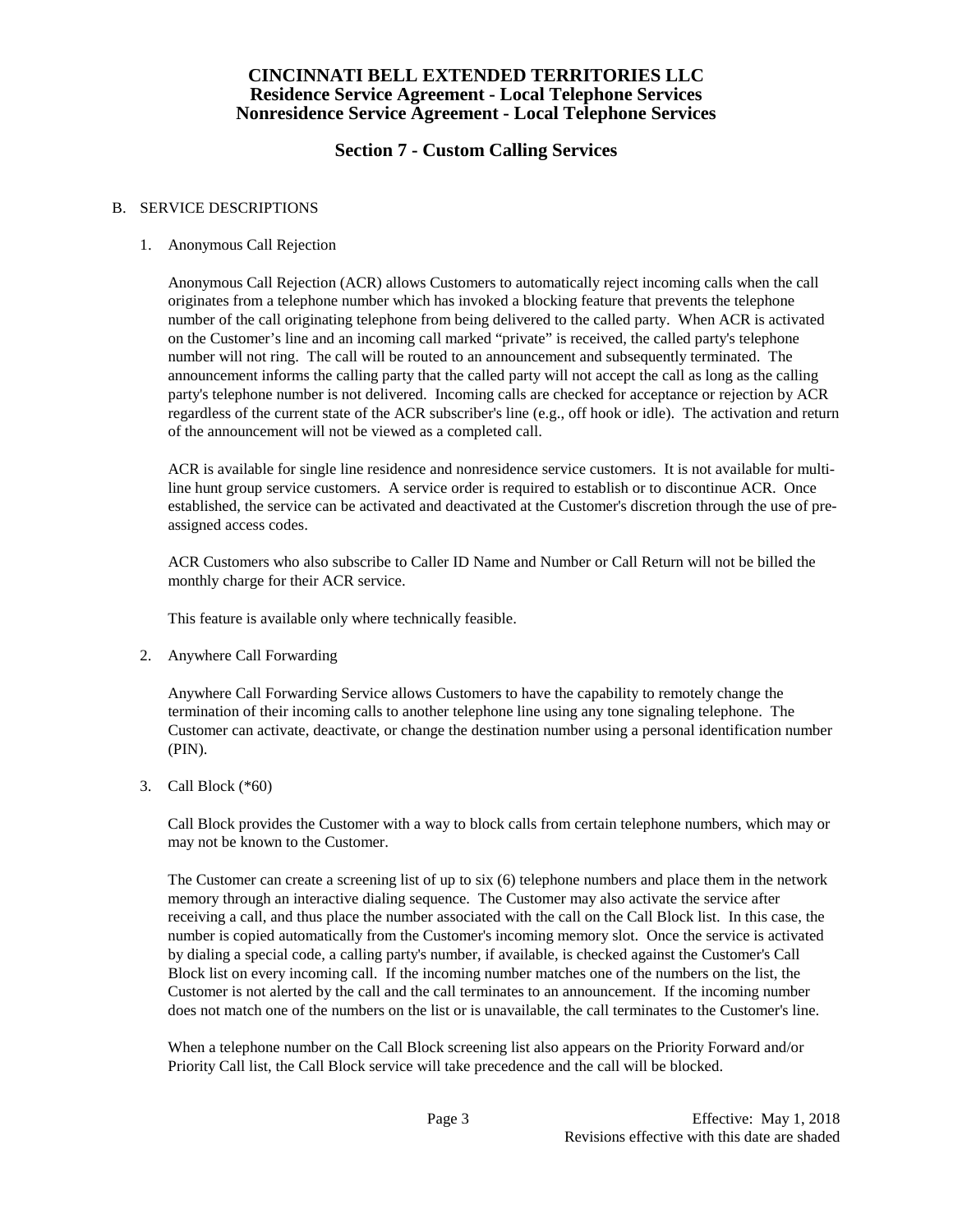# **Section 7 - Custom Calling Services**

### B. SERVICE DESCRIPTIONS (Continued)

4. Call Forwarding Busy Line

Call Forwarding Busy Line allows for forwarding of an incoming call when the activated line is busy. The Call Forwarding Busy Line Customer is responsible for any applicable customer-dialed station-to-station toll charges.

5. Call Forwarding Don't Answer

Call Forwarding Don't Answer allows for forwarding an incoming call when the call remains unanswered after a pre-determined number of rings (approximate number 1 to 7, selected by the Customer). The Call Forwarding Don't Answer Customer is responsible for any applicable customer-dialed station-to-station toll charges.

When Call Forwarding Busy Line and Call Forwarding Don't Answer are provided on the same line, the forwarded-to number must be the same. When either Call Forwarding Busy Line or Call Forwarding Don't Answer is provided, it may be necessary for the forwarded-to number to be in the same central office, as determined by the facilities available in the Customer's serving central office.

6. Call Forwarding Variable

Call Forwarding Variable permits the Customer to activate and deactivate a transfer of his or her incoming calls to another telephone line. Because of transmission limitations, it is recommended that the calls be transferred within the Customer's local service area. The Call Forwarding Variable Customer is responsible for any applicable customer-dialed station-to-station toll charges.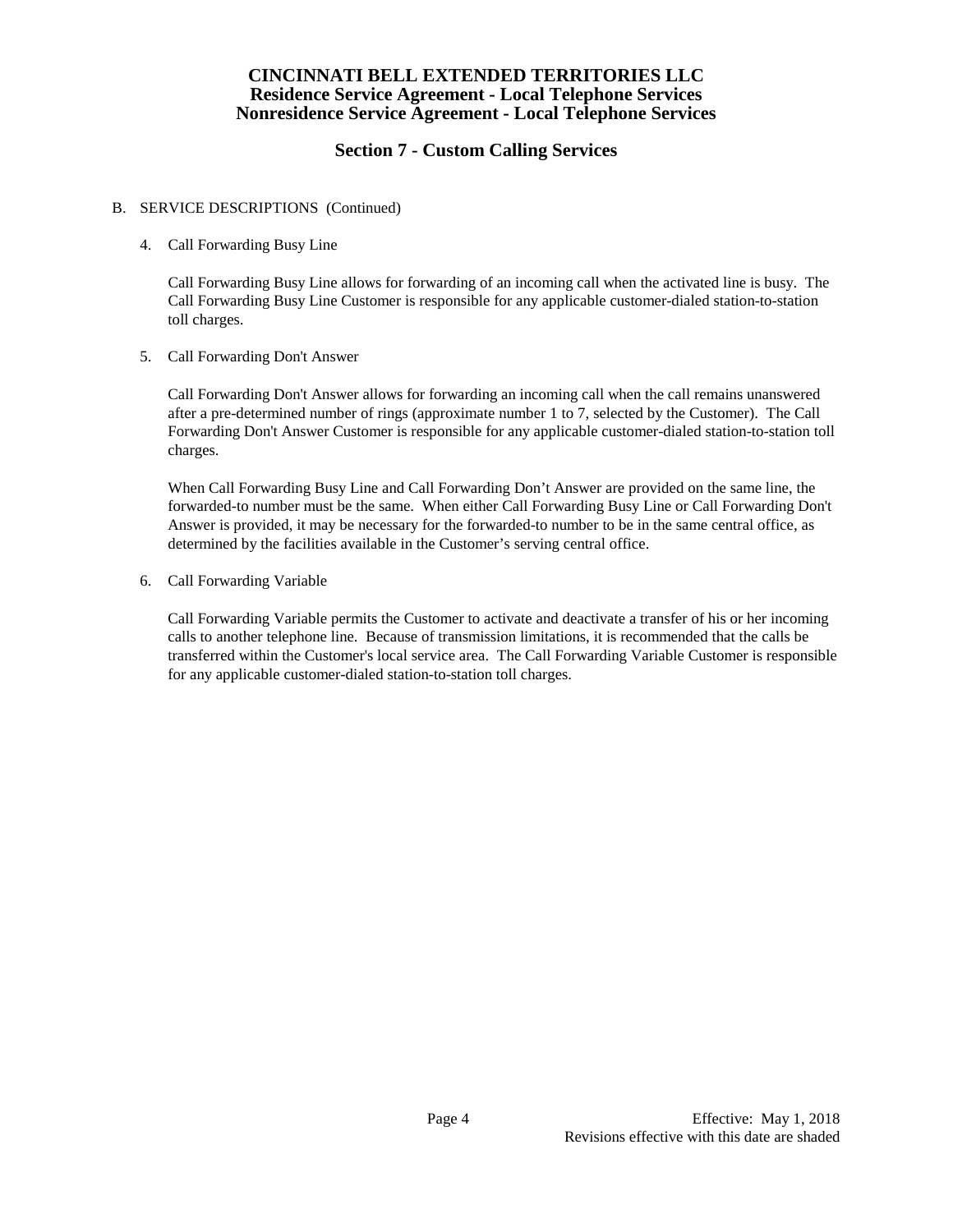# **Section 7 - Custom Calling Services**

#### B. SERVICE DESCRIPTIONS (Continued)

### 7. Call Return (\*69)

Call Return enables a Customer to return the last incoming call received, whether or not it was answered. In order to activate the service, the Customer must dial a special code (\*69) before another incoming call or a Call Waiting indication is received. After dialing the code to activate Call Return, the Customer will receive (where technically possible) a message indicating the telephone number (unless the telephone number is marked as "private"), the date, and the time of the last incoming call. The Customer may return the call by pressing "1", or the Customer may choose to not return the call and hang up. Call Return is considered activated at the time the Customer dials the activation code regardless of whether the Customer presses "1" to return the call.

If the called line is idle, the call completes immediately and the Call Return request is complete irrespective of whether or not the called party answers. If the called line is busy, the Customer is notified when the Call Return service has been activated. The Call Return request is queued and placed on the Customer's list of queued Call Return requests in the central office. The called line is then monitored until one of the following occurs:

The called line becomes idle. When this occurs, the Customer's line is checked and if it also is idle, the Customer is given a special ringback. Upon answering the ringback, call set-up is attempted.

The central office equipment deactivates the Call Return request upon unanswered ringback, or the thirty (30) minute time limit queuing is reached and the request times out.

A deactivation code is dialed which removes all current Call Return activations.

When Call Return is active, both the calling and called party may originate and receive calls without affecting the Call Return service status.

This service cannot be activated for all telephone numbers. Telephone numbers with 700, 800 or 900 prefixes cannot be activated. The Call Return customer is responsible for any applicable local or toll usage charges.

In Service Area A, Customers may utilize Call Return on a subscription basis or on a pay-per-use basis. Customers obtaining the service on a subscription basis order the service in advance. These customers incur a monthly charge and receive unlimited use of the Call Return feature. Customers who obtain the service on a pay-per-use basis activate the Call Return feature by dialing an activation code each time they want to utilize Call Return. These customers incur a specific charge for each activation (usage) of the Call Return feature but no monthly charge. The pay-per-use option is only available where facilities permit and at the option of the Company.

Call Return includes Anonymous Call Rejection (ACR) where facilities **permit.**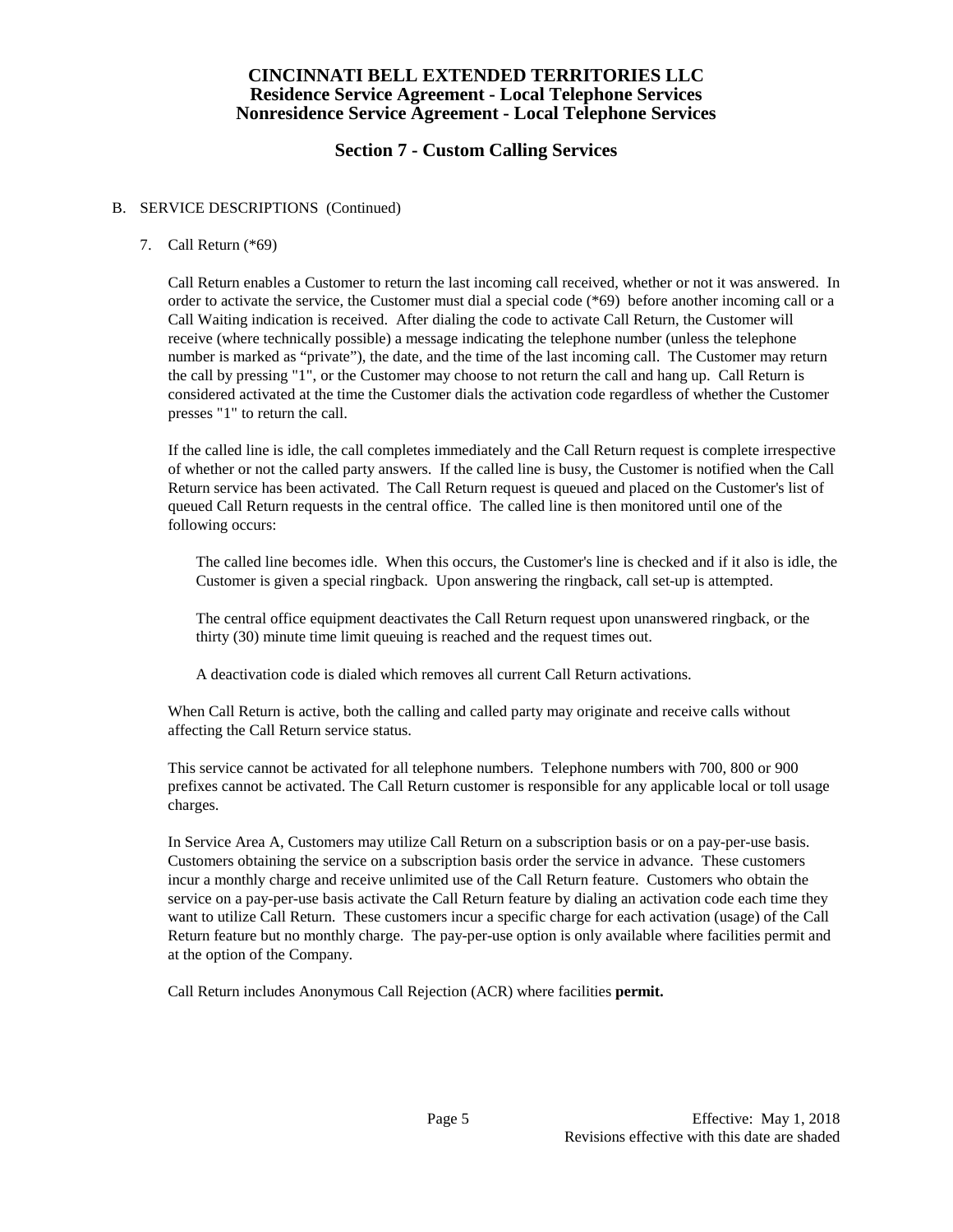# **Section 7 - Custom Calling Services**

### B. SERVICE DESCRIPTIONS (Continued)

### 8. Call Tracing

Call Tracing allows Customers to automatically trace the last incoming call by dialing a special code. The call details are provided to the Company's Annoyance Call Bureau. This service is designed to help Customers deal more effectively with harassing and obscene calls.

The Customer, after receiving a call that is to be traced, hangs up and invokes the Call Tracing activation procedure. The Customer must activate Call Tracing before making or receiving another call after hanging up from the annoying call so that the correct number will be recorded. If the Customer subscribes to Call Waiting or and the Customer gets a Call Waiting signal while an annoying call is in progress, the annoyance call cannot be traced using this service. Successful activation of Call Tracing is confirmed by an announcement that also tells the Customer how to follow up on the trace. The information from the trace is not made available to the Customer.

Upon activation by the Customer, Call Tracing allows the network to automatically take the information from the incoming memory slot and send it to the Company's Annoyance Call Bureau indicating the called number, the calling number, the time the trace was activated and the time the offending call was placed. Only calls from appropriately equipped offices are traceable using Call Tracing.

By subscribing to Call Tracing, the Customer automatically authorizes the Company to disclose the identity of the source of annoying calls to law enforcement officials engaged in conducting, at Customer's request or otherwise, any investigation with respect to such calls.

In consideration of the Company undertaking such investigation, the Customer agrees to release, protect, indemnify and save harmless the Company, its employees and agents, from all liability, claims, demands and actions for damages, or otherwise, that may arise by reason of such investigation.

The Call Tracing usage charge will be billed only when the attempt to trace and record the calling number is successful. The results of a successful trace will only be released outside the Company to legally constituted authorities and only upon the presentation of proper authorization (i.e. court order). The Company will not be liable for damages if, for any reason, the attempt is not successful. For additional liability information, see Section 2 of this Agreement.

Call Tracing is not available in Service Area B.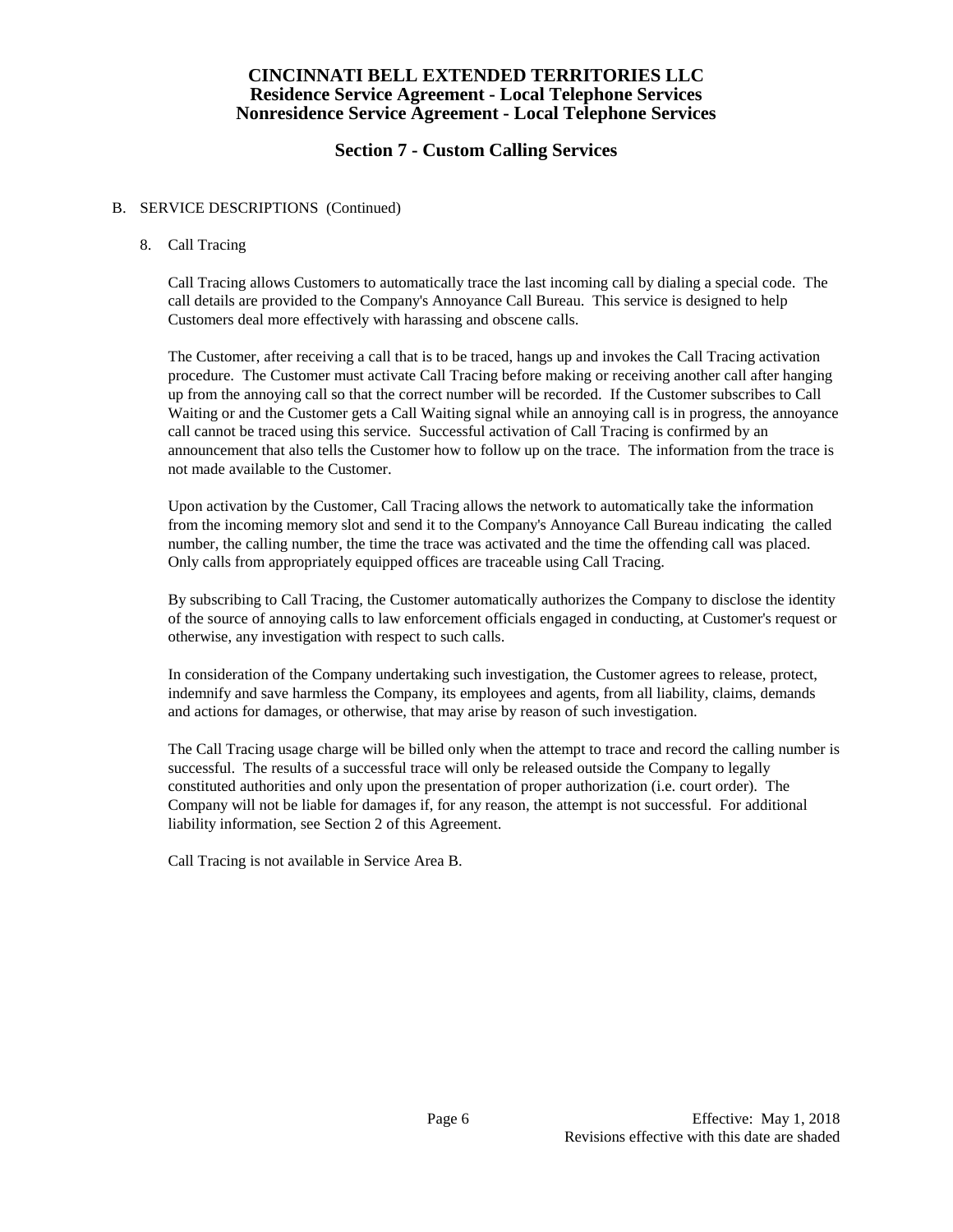# **Section 7 - Custom Calling Services**

## B. SERVICE DESCRIPTIONS (Continued)

9. Call Transfer

Call Transfer allows a Customer to transfer an established call terminating on their telephone line to any other telephone line. Call Transfer allows the Customer to transfer the call and then hang-up leaving the other two-parties on a two-way call, or to bridge the call and establish a three-way call. If the Call Transfer Customer hangs up once a three-way call has been established, the call will be considered transferred and the other two parties will be able to continue on a two-way call. The Call Transfer Customer is free to originate and terminate additional calls after the call has been transferred. Any charges applicable to the call will be billed to the Call Transfer Customer. Any toll usage will appear on the Call Transfer Customer's bill.

10. Call Waiting (including Cancel Call Waiting Feature and Long Distance Alert)

Call Waiting permits the Customer, upon receiving a tone signal indicating that a call is waiting, to place an existing call on hold by depressing the switchhook, and to answer the second waiting call.

Cancel Call Waiting permits the Customer to deactivate the Call Waiting feature on an individual call by dialing a code before making an outgoing call.

Long Distance Alert (LD Alert) is a Call Waiting feature which indicates to Call Waiting Customers - while on a call in progress through a special signal - that an incoming call is long distance. When the Call Waiting Customer is not on a telephone call in progress, LD Alert will indicate that an incoming call is long distance with a special ring pattern. This feature overrides the Multiple Directory Number (Distinctive Ring) feature for long distance calls.

Long Distance Alert is not available in Service Area B.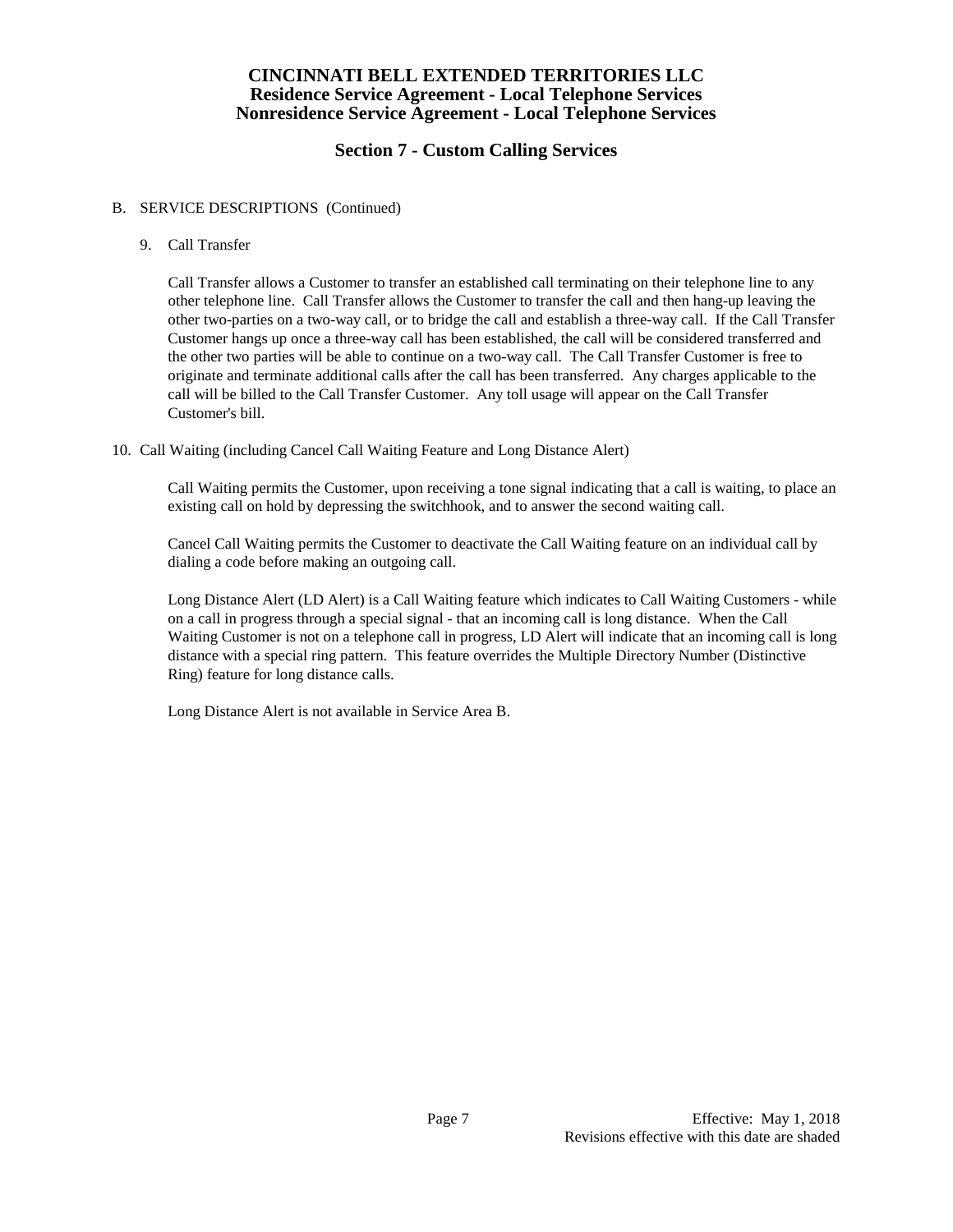# **Section 7 - Custom Calling Services**

## B. SERVICE DESCRIPTIONS (Continued)

# 11. Call Waiting Deluxe (This service is grandfathered as of 5/1/2018)

Call Waiting Deluxe is comprised of the functionality of Call Waiting, including Long Distance Alert, and provides additional call disposition options which allow a Customer to control the treatment applied to incoming calls. Call disposition options provided with Call Waiting Deluxe include:

Answer the call and put the existing call on hold, Answer the call and disconnect the existing call, Conference the call with the existing call. Connect the call to an announcement, Forward the call, Put the call on hold,

Note: Options are provided as facilities permit. All options may not be available in all areas.

The disposition options presented to the Customer depend on the calling identity delivery data (Caller IDtype information) received, and the Call Waiting Deluxe Customer's service and customer Premise Equipment (CPE). Utilization of the full capabilities of Call Waiting Deluxe requires the use of compatible CPE at the Customers' premises. The CPE will determine how Call Waiting Deluxe options are displayed, selected and in some cases, how they function. The installation and maintenance of the compatible CPE and the technical capability of that CPE to function in conjunction with features of Call Waiting Deluxe is the responsibility of the Customer. The Company assumes no liability, and will be held harmless, for any incompatibility between this equipment and the Call Waiting Deluxe features.

The Call Waiting Deluxe Customer must subscribe to Call Forwarding Don't Answer in order to forward a waiting call to another location.

Call Waiting Deluxe will only be furnished in connection with individual line service and is not available with Centrex-type services or PBX-trunk type services.

Call Waiting Deluxe will be furnished in appropriately equipped central offices and where facilities permit.

Call Waiting Deluxe is not available in Service Area B.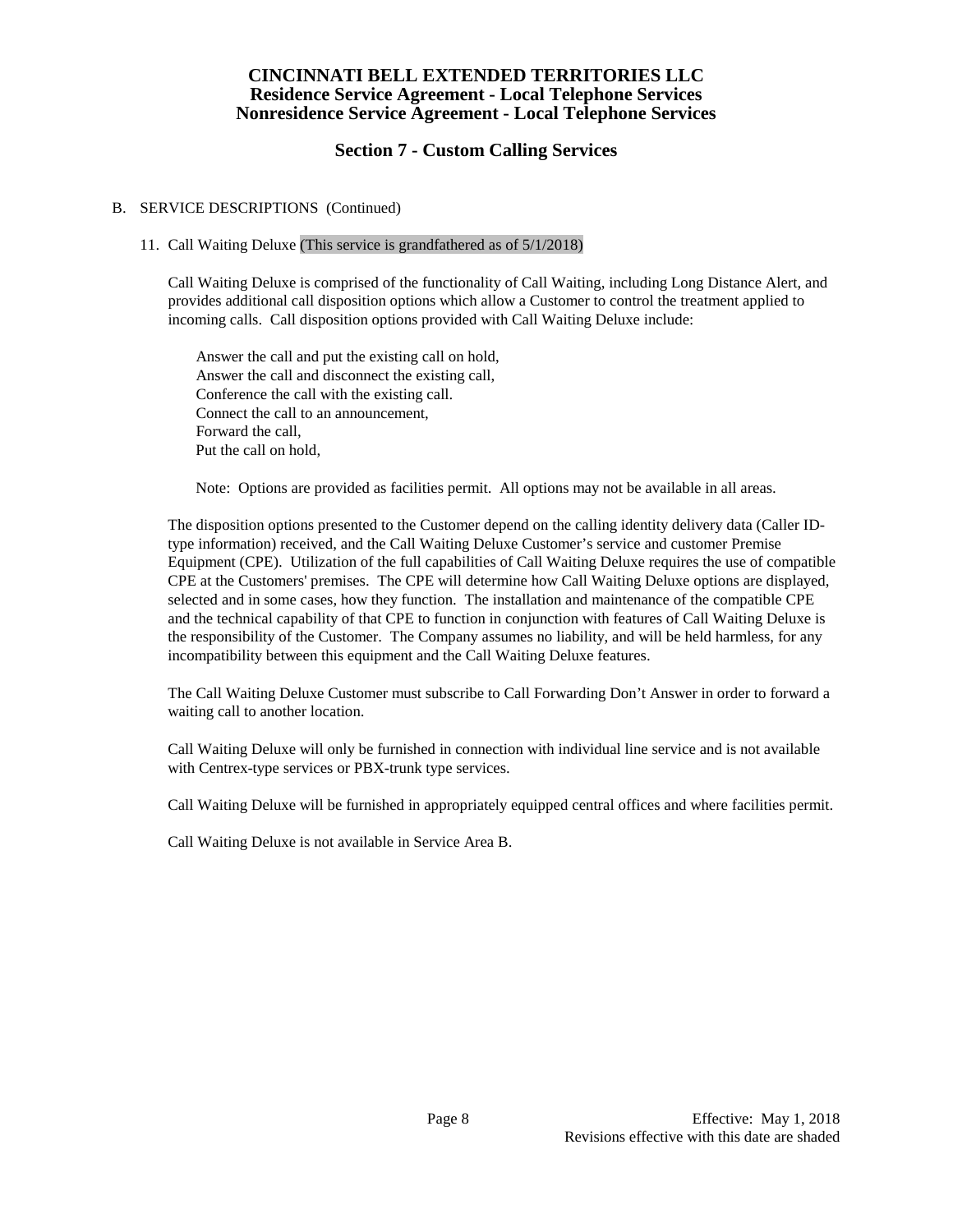# **Section 7 - Custom Calling Services**

## B. SERVICE DESCRIPTIONS (Continued)

### 12. Caller ID Name and Number

Caller ID Name and Number provides for the delivery of the listed name and telephone number associated with the calling party telephone number on incoming calls. This information is provided to the Caller ID Name and Number Customer so that the information may be displayed on a Customer-provided display device attached to the Customer's line or telephone set. This service will provide up to a maximum of 15 characters for display of the calling party's directory name and 10 characters for display of the calling party's directory telephone number. Caller ID Name and Number is only available in appropriately equipped central offices.

The Caller ID Name and Number Customer is responsible for the provision of the display device. The installation, repair, and technical capability of the device to function with Caller ID Name and Number is the responsibility of the Customer. The Company assumes no liability and will be held harmless for any incompatibility of this equipment to perform satisfactorily with network features associated with this service.

Caller ID Name and Number will deliver the calling party's name and number information, where facilities permit, except when the calling party name and/or number is not provided to the network because of where the call originates or when the calling party invokes a per call or per line blocking feature which prevents the telephone number and/or name from being passed. City and state may be provided if the caller name cannot be provided and the caller did not invoke the blocking feature.

If the telephone number of the incoming call is on the Customer's Priority Forward screening list, the call will be forwarded and the number will not be displayed by the Customer-provided display device. Likewise, if the telephone number is on the Call Block screening list, the call will be blocked and the number will not be displayed by the Customer-provided display device.

Calling Name and Number also includes Anonymous Call Rejection where facilities permit.

#### 13. Message Waiting Indicator

The Message Waiting Indicator provides either a stutter dial tone for the end user on the associated access line(s), or a signal to activate/deactivate a message waiting light on the end user's telephone set.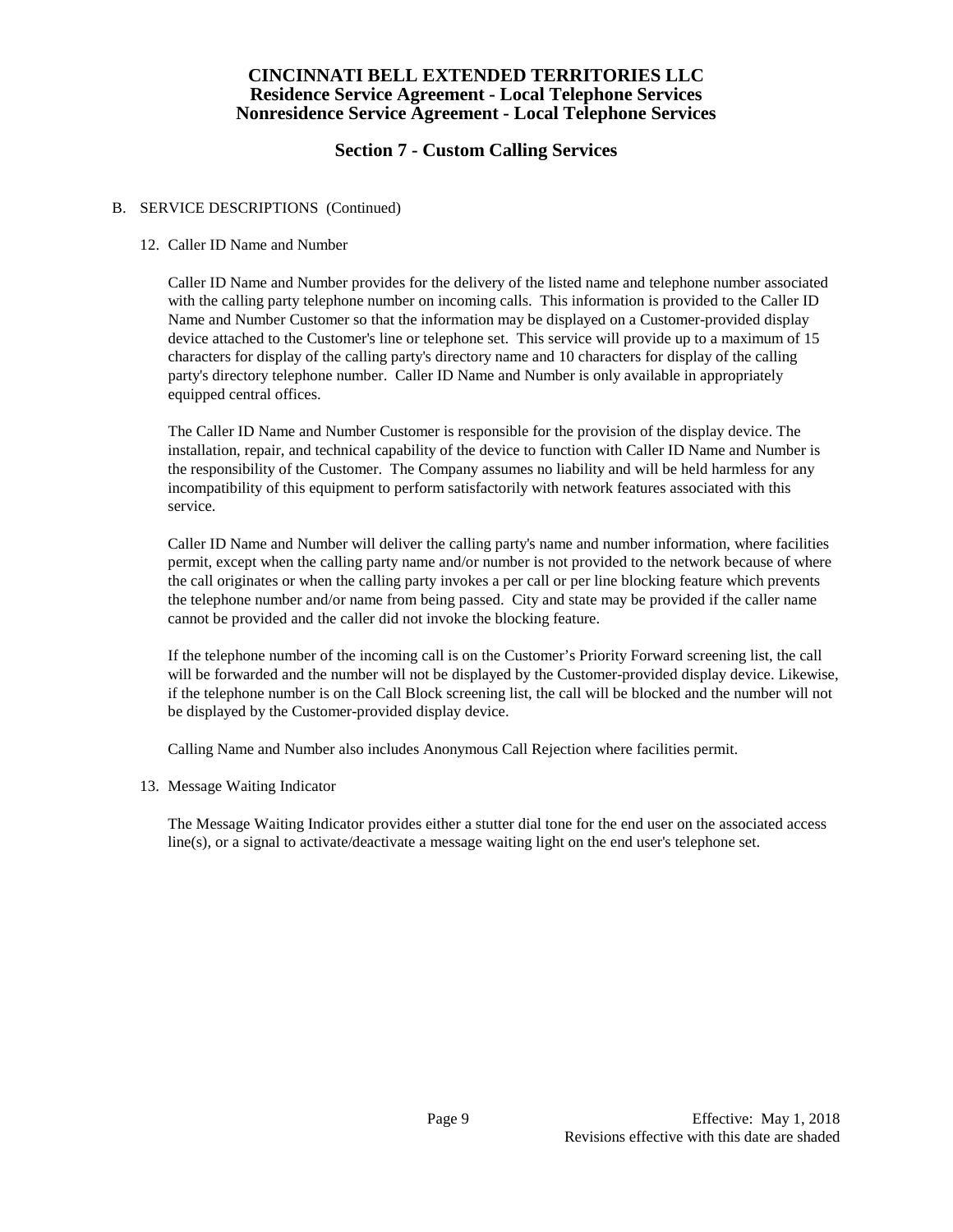# **Section 7 - Custom Calling Services**

### B. SERVICE DESCRIPTIONS (Continued)

## 14. Multiple Directory Numbers Per Line (MDNL) with Distinctive Ringing

Multiple Directory Numbers Per Line with Distinctive Ringing (MDNL) will provide Customers the benefit of up to five Directory Numbers (DNs) on a single access line, each with a unique distinctive ringing pattern, without an additional line termination, and without additional station equipment. The access line will be designated as the "Master" DN and will receive a standard ring. Any additional DNs associated with the same access line number will be called a "Dependent" DN and will receive distinctive ringing. Each Dependent DN will have a non-standard distinctive ringing pattern.

If a Customer subscribes to Call Waiting, distinctive call waiting tones that correspond in cadence to the distinctive ringing patterns will be provided for each of the additional DNs.

Customers with MDNL who subscribe to Call Forwarding must s**eparately activate Call Forwarding on the Distinctive Ring line(s).**

Customers subscribing to MDNL can subscribe to all other Custom Calling Service features available to them. However, regardless of the number of DNs an access line has, it can only have one set of Custom Calling features chargeable per access line, and the features are available to all the DNs.

A call directed to an off-hook MDNL line will receive busy treatment, regardless of which DN (master or any of the related dependents) was dialed.

Directory listings provided in connection with MDNL service will be governed by rules, regulations, and rates specified in the Directory Listings, Section 14 of this Agreement.

Customer Premises Equipment (CPE) which produces personalized ringing should not be used with the MDNL service. Personalized ringing (ringing provided based on call destination that indicates the intended recipient of the call) and MDNL's distinctive ringing can be coded within the same ringing pattern. As a result, Customers may have trouble discerning what the ringing implies. Similarly, other types of CPE such as cordless phones and phones with electronic ringers may not be able to reproduce the distinctive ringing patterns that are sent out from the central office. For that reason, these types of CPE are not recommended for use with the MDNL service.

MDNL will only be provided in appropriately equipped central offices and where facilities permit.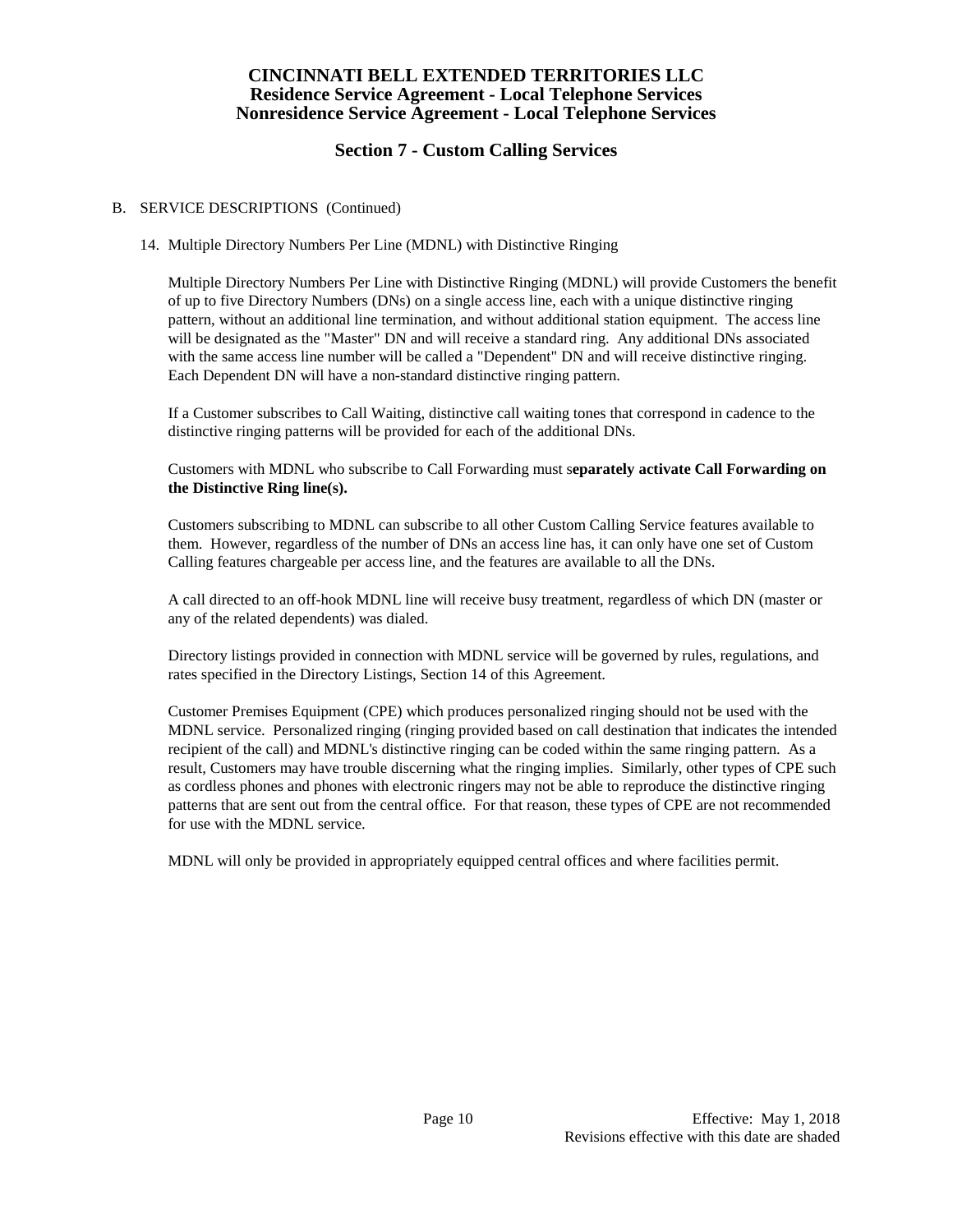# **Section 7 - Custom Calling Services**

### B. SERVICE DESCRIPTIONS (Continued)

### 15. Per Call Number Privacy

Per Call Number Privacy enables Customers to prevent the disclosure of their telephone number on a per call basis to the called party. The disclosure of the calling party's number can be prevented on a per call basis by dialing a pre-assigned access code before making a call. This action must be repeated each time a call is made to prevent the disclosure of the calling party's telephone number. If the called party has a display device, a privacy indication will appear instead of the calling party's telephone number.

Per Call Number Privacy will be provided to all eligible Customers at no charge.

Telemarketers are prohibited from blocking the disclosure of their telephone number. Upon receiving complaints that a telemarketer is blocking the disclosure of their telephone number, the Company will investigate the complaints and terminate the number privacy service where appropriate.

16. Per Line Number Privacy

Per Line Number Privacy prevents the disclosure of the Customer's telephone number to the called party. Per Line Number Privacy is applicable on all outgoing calls placed from the Customer's line. If the called party has a display device, a privacy indication will appear instead of the calling party's telephone number.

Per Line Number Privacy will be provided at no monthly charge on an optional basis, at the Customer's request, to subscribers of non-published service.

Telemarketers are prohibited from blocking the disclosure of their telephone number(s). Upon receiving complaints that a telemarketer is blocking the disclosure of their telephone number(s), the Company will investigate the complaints and terminate the number privacy service where appropriate.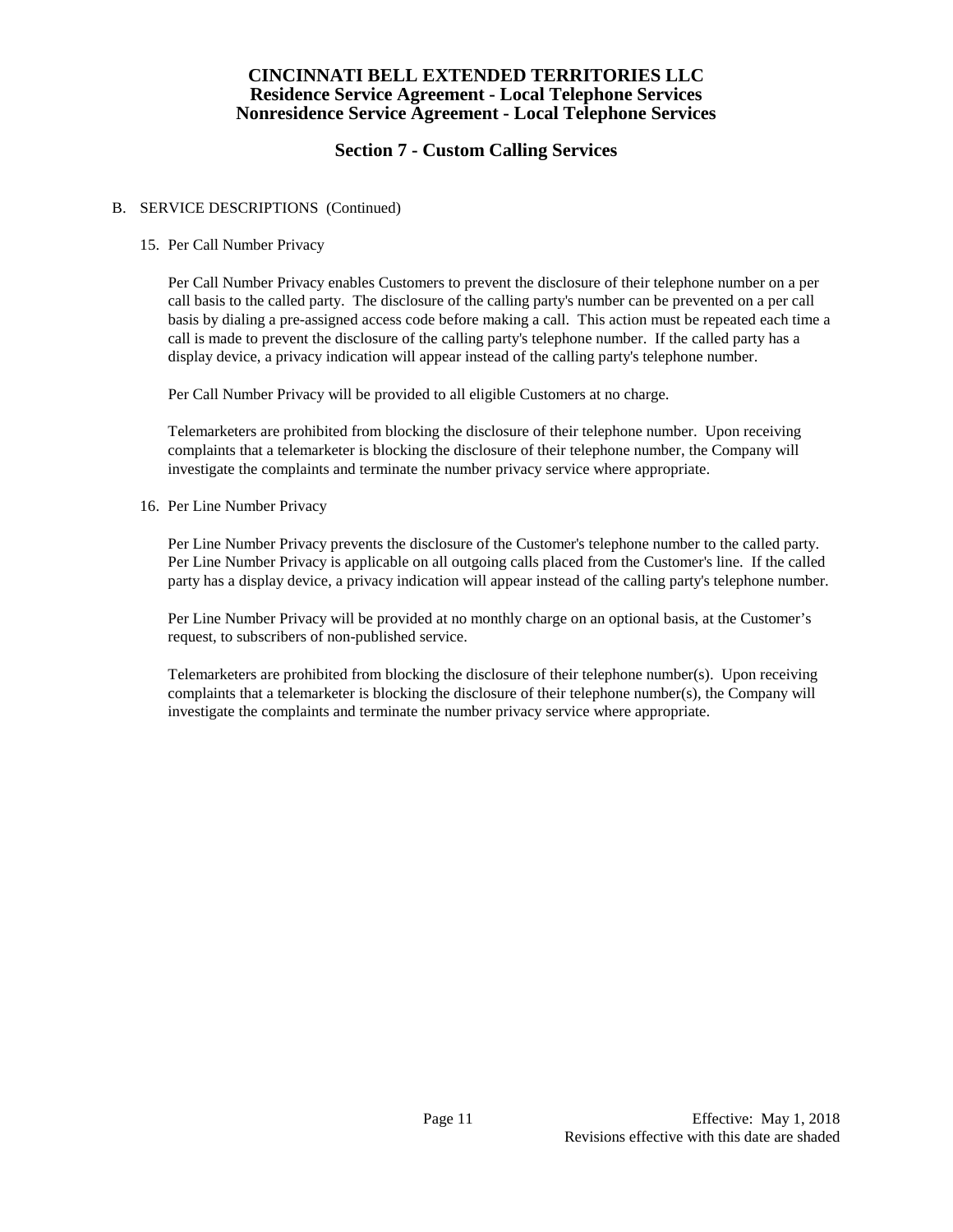# **Section 7 - Custom Calling Services**

#### B. SERVICE DESCRIPTIONS (Continued)

#### 17. Priority Call

Priority Call provides a unique ringing pattern to the Customer for up to six (6) predetermined telephone numbers.

The Customer creates a screening list of up to six (6) telephone numbers and places them in the network memory through an interactive dialing sequence. The Customer may also activate the service after receiving a call, and thus place the number associated with the call on the Priority Call list. In this case, the number is copied automatically from the Customer's incoming memory slot. The Customer must dial a special code to activate or to deactivate the Priority Call service. When the service is activated and a call is received from one of the predetermined telephone numbers, the Customer is alerted with a unique ringing pattern. Calls from telephone numbers not included on the screening list will produce a normal ring.

If the Customer subscribes to Call Waiting and a call is received from a telephone number on the Priority Call screening list while the line is in use, the Call Waiting tone will also be unique, where facilities permit.

When a telephone number on the Priority Call screening list also appears on the Priority Forward list, the Priority Forward service will take precedence and the call will be forwarded. Likewise if the same number is on the Call Block list, the Call Block service will take precedence and the call will be blocked.

Priority Call is not available in Service Area B.

#### 18. Priority Forward

Priority Forward allows the Customer to transfer up to six (6) selected telephone numbers to one other number. A screening list of up to six (6) numbers is created by the Customer and placed in the network memory through an interactive dialing sequence. The Customer may also activate the service after receiving a call, and thus place the number associated with the call on the Priority Forward list. In this case the number is copied automatically from the Customer's incoming memory slot. The Customer must dial a special code to activate or to deactivate the Priority Forward service. When the service is activated, calls are forwarded to the designated telephone number only if the calling number can be obtained and is found to match a number on the screening list.

The Priority Forward customer is responsible for any applicable local or toll usage charges.

When a telephone number on the Priority Forward screening list also appears on the Call Block list, the Call Block service takes precedence and the call will be blocked. When a telephone number is on the Priority Forward screening list and also appears on the Priority Call list, the Priority Forward service will take precedence and the call will be forwarded.

Priority Forward is not available in Service Area B.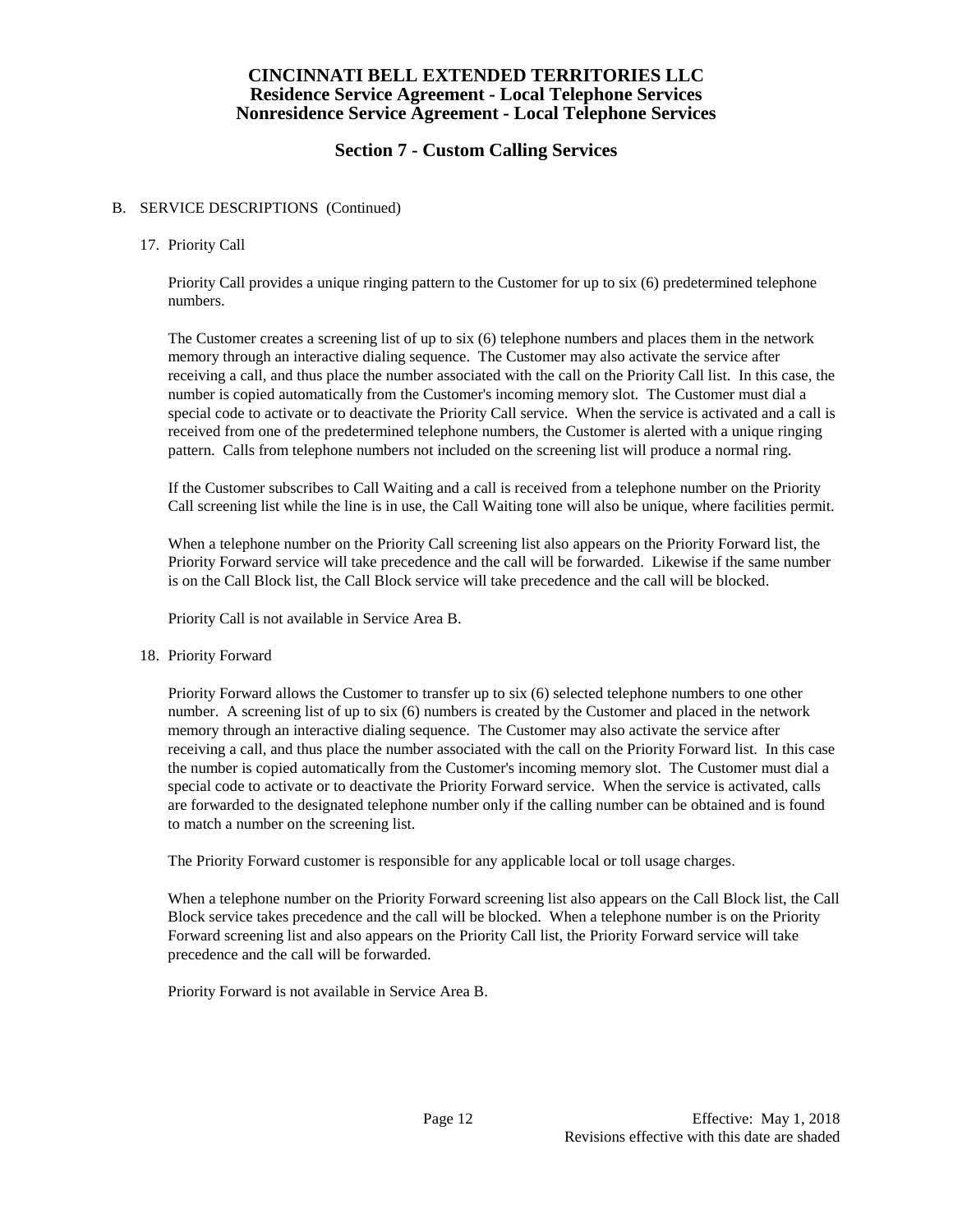# **Section 7 - Custom Calling Services**

#### B. SERVICE DESCRIPTIONS (Continued)

19. Quiet Time

Quiet Time allows Customers to block incoming calls from ringing their telephone line during time periods specified by the Customer. **Specific star codes are used to activate/deactivate Quiet Time on an asneeded basis. Where facilities permit, customers may have the option to set a daily schedule for Quiet Time to be active.**

Customers have the option to allow callers to ring through when Quiet Time is active. Callers can ring through by entering a Customer-specific password after the call has been connected or by calling from a telephone number in a Customer-set priority list.

During service set up, Customers may choose one of the following announcement options for call treatment if the caller does not initially ring through:

Connection to Call Forward Don't Answer (Applicable for Call Forwarding Don't Answer Customers only) - If the Customer has messaging service, the caller may stay on the line and leave a message.

Generic Announcement - Callers hear a generic announcement indicating the Customer is not available.

Emergency Breakthrough - Callers hear a generic announcement indicating the Customer is not available and have the option to key in code to connect the call in emergency situations.

#### **Where facilities permit, customers may use a telephone user interface (TUI):**

Activate or deactivate the Quiet Time schedule.

Change the password that gives the subscriber access to the TUI.

Choose the announcement option.

Create/edit/delete caller breakthrough password.

Create/edit/delete priority breakthrough caller telephone number list.

Create/edit/delete the Quiet Time schedule.

Deactivate/activate Quiet Time service on either all of the Distinctive Ring numbers or none of the Distinctive Ring numbers on the line. (Only applicable for Quiet Time Customers who also subscribe to Distinctive Ring).

Quiet Time is only available to residential customers.

Quiet Time is not available in Service Area B.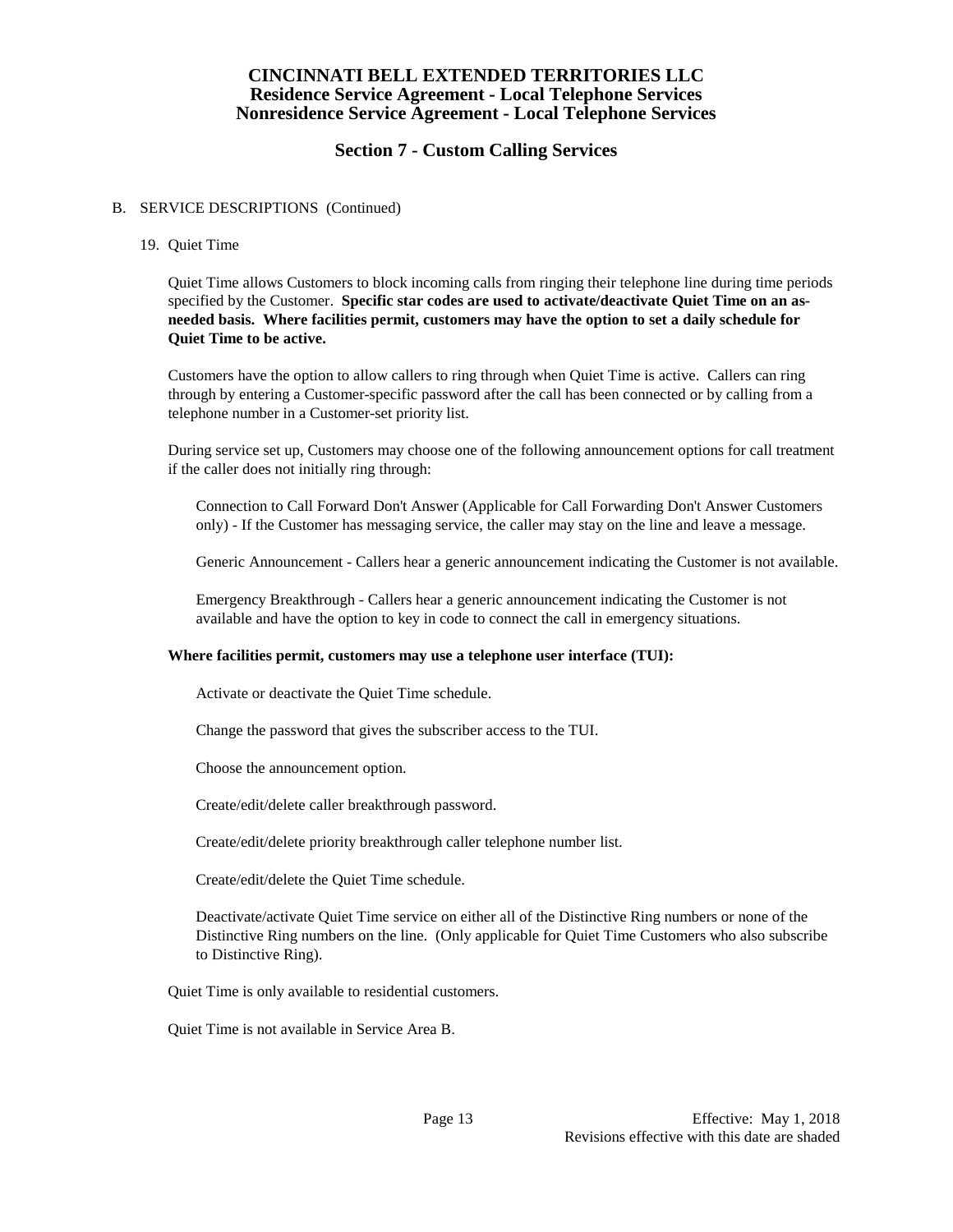# **Section 7 - Custom Calling Services**

#### B. SERVICE DESCRIPTIONS (Continued)

#### 20. Repeat Dialing (\*66)

Repeat Dialing automatically redials the last outgoing number after the Customer activates the service by dialing a special code (\*66). Repeat Dialing is a way of keeping track of a busy line and performing call set-up when both originating and terminating lines become idle. The Customer must dial a special code before placing another outgoing call to activate the service.

If the called line is idle, the call completes immediately and the Repeat Dialing request is complete irrespective of whether or not the called party answers. If the called line is busy, the Customer is notified when the Repeat Dialing service has been activated. The Repeat Dialing request is queued and placed on the Customer's list of queued Repeat Dialing requests in the central office. The called line is then monitored until one of the following occurs:

The called line becomes idle. When this occurs, the Customer's line is checked and if it also is idle, the Customer is given a special ringback. Upon answering the ringback, call set-up is attempted.

The central office equipment deactivates the Repeat Dialing request upon unanswered ringback, or the thirty (30) minute time limit for queuing is reached and the request times out.

A deactivation code is dialed which removes all current Repeat Dialing activations.

When the Repeat Dialing service is active, both the calling and called party may originate and receive calls without affecting the Repeat Dialing service status. This service can also be used to recall a called party after the conversation has been terminated.

Customers in Service Area A may utilize Repeat Dialing on a subscription basis or on a pay-per-use basis. Customers obtaining the service on a subscription basis order the service in advance and the feature is always activated for their use. These Customers incur a monthly charge and receive unlimited use of the Repeat Dialing feature. Customers who obtain the service on a pay-per-use basis order Repeat Dialing by dialing an activation code each time they want to utilize Repeat Dialing. These Customers incur a specific charge for each activation (usage) of the Repeat Dialing feature but no monthly charge. The pay-per-use option is only available where facilities permit and at the option of the Company.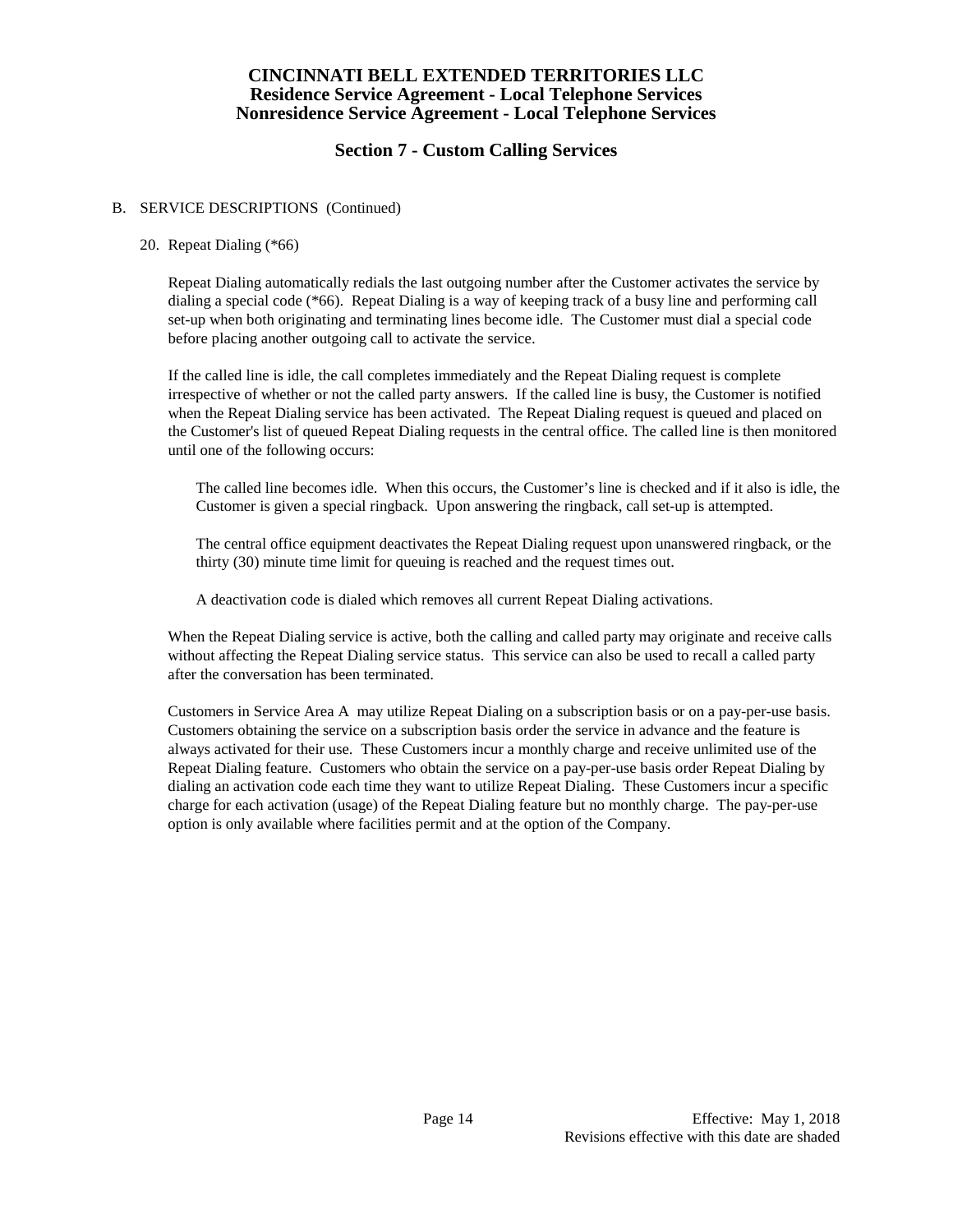# **Section 7 - Custom Calling Services**

### B. SERVICE DESCRIPTIONS (Continued)

### 21. Reveal Privacy Management Service

Reveal Privacy Management Service (Reveal) is available to Customers who subscribe to Caller ID Name and Number. Reveal intercepts incoming calls to the Customer that would normally appear as 'private', 'unavailable', 'out of area' or 'anonymous' on the Caller ID unit and asks the caller to enter a telephone number. If the number entered has a match in the Caller ID database, this information will appear on the Caller ID unit. An asterisk will also appear to indicate that the number was provided using Reveal. If the telephone number is not in the database, the entered telephone number and an asterisk will appear on the Caller ID unit. When possible, the corresponding city and state will appear with the entered telephone number.

The asterisk displayed on the Caller ID unit indicates the telephone number displayed may not be the originating telephone number.

Reveal can be turned off and on by the subscriber when not on an active call by using \*99 and \*98 respectively.

Calls to Reveal service Customers (when Reveal is activated) will be disconnected if the calling party does not enter a telephone number when prompted by the Reveal service announcement.

Reveal is not available in Service Area B.

22. Speed Calling

Speed Calling permits the Customer to place local and toll calls to a pre-selected group of telephone numbers by dialing abbreviated codes. Speed Calling is provided in capacities of eight or thirty telephone numbers.

#### 23. Talking Call Waiting (This service is grandfathered as of 5/1/2018)

Talking Call Waiting allows a Customer on a call in progress, upon receiving a tone signal indicating that another call is waiting, to hear the name of the second calling party. The name is spoken to the Customer directly after the call waiting tone is sent. The Talking Call Waiting Customer does not need to hit the flash button in order to hear the spoken name of the incoming caller.

The Customer has the option to accept the incoming call by placing the existing call on hold (depressing the switch hook) and answering the waiting call or to ignore it.

Talking Call Waiting is only available to residential customers where facilities permit.

Talking Call Waiting is not available in Service Area B.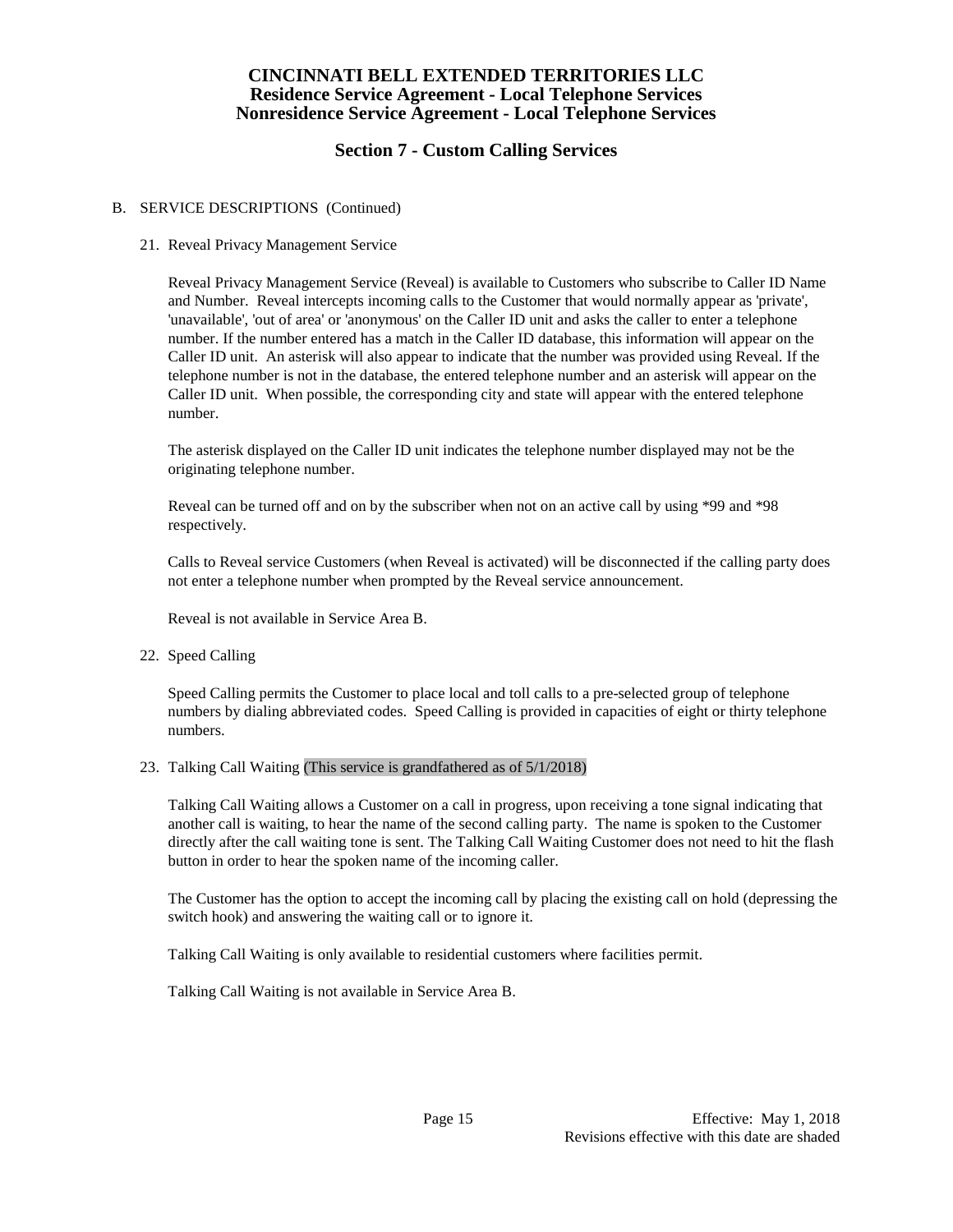# **Section 7 - Custom Calling Services**

### B. SERVICE DESCRIPTIONS (Continued)

## 24. Three-Way Calling

Three-Way Calling permits the Customer to add a third party to an existing connection, thus establishing a three-way conference call. Because of transmission limitations, it is recommended that not more than one of the parties included in a three-way conference call be outside the Local Service Area of the Customer establishing the call.

In Service Area A, Customers may utilize Three-Way Calling on a subscription basis or on a pay-per-use basis. Customers obtaining the service on a subscription basis order the service in advance and the feature is always activated for their use. These Customers incur a monthly charge and receive unlimited use of the Three-Way Calling feature

Customers who obtain the service on a pay-per-use basis order Three-Way Calling in advance and then activate the Three-Way Calling feature by dialing an activation code each time they want to utilize Three-Way Calling. These Customers incur a specific charge for each activation (usage) of the Three-Way Calling feature but no monthly charge. The pay-per-use option is only available where facilities permit and at the option of the Company.

25. Voice Mail Support Package

The voice Mail Support Package is a bundle that includes the following Custom Calling services:

Call Forwarding Busy Call Forwarding Don't Answer Message Waiting Indicator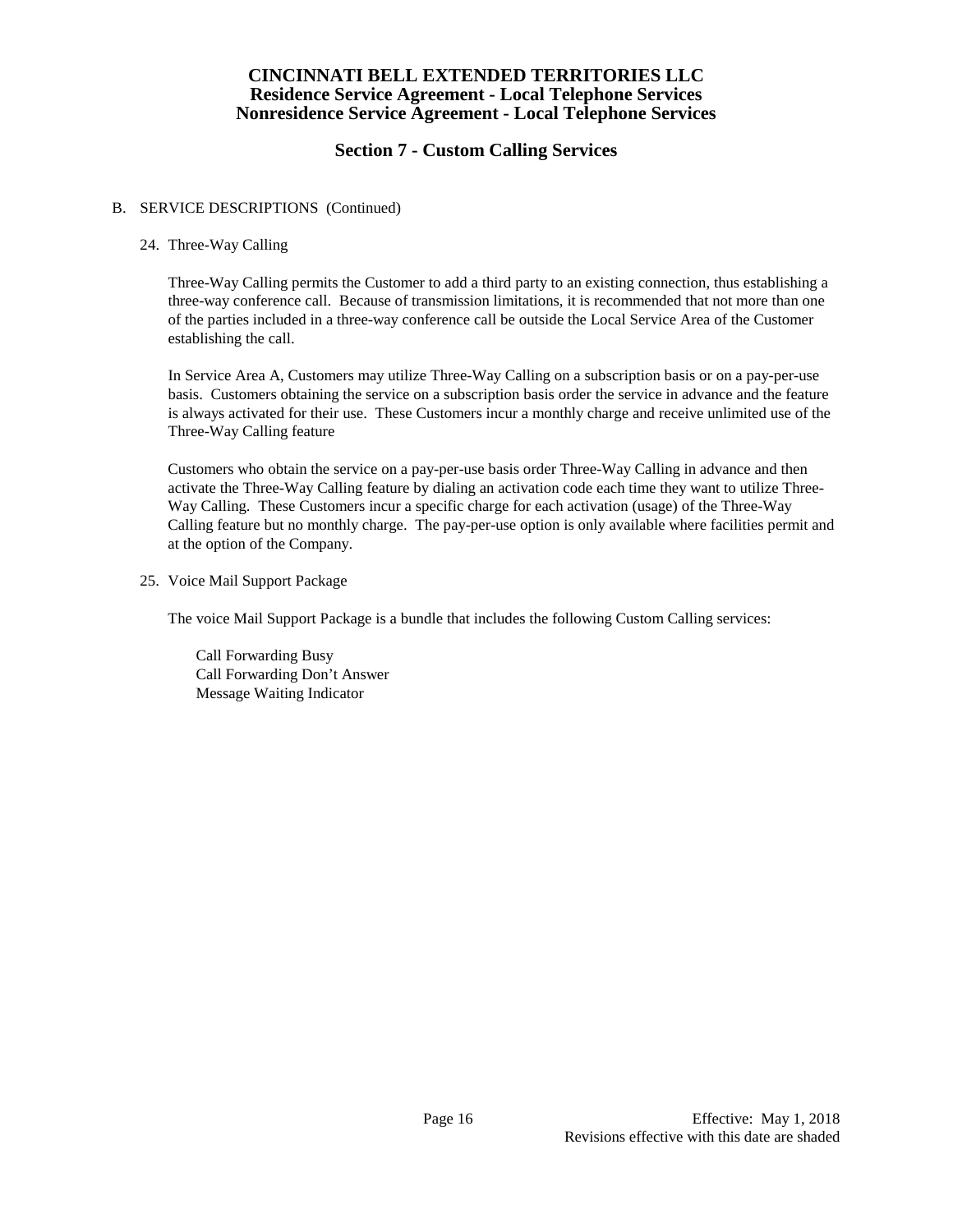# **Section 7 - Custom Calling Services**

#### C. CUSTOM CALLING SERVICE AVAILABILITY

#### 1. Service Area A

The following chart shows Custom Calling Service feature availability by type of service. **Service is only available where facilities permit.**

|                                     | Residence   | Nonresidence            | Nonresidence            |
|-------------------------------------|-------------|-------------------------|-------------------------|
| <b>Custom Calling Services</b>      | Line        | Line                    | <b>Trunk</b>            |
| Anonymous Call Rejection            | Y           | Y                       | $\mathbf N$             |
| Anywhere Call Forwarding            | Y           | Y                       | N                       |
| Call Block (*60)                    | Y           | Y                       | N                       |
| Call Forwarding Busy Line           | Y           | Y                       | Y                       |
| Call Forwarding Don't Answer        | Y           | Y                       | Y                       |
| Call Forwarding Variable            | Y           | Y                       | Y                       |
| Call Return (*69)                   | Y           | Y                       | $\mathbf N$             |
| Call Tracing                        | Y           | Y                       | Y                       |
| Call Transfer                       | Y           | Y                       | N                       |
| Call Waiting                        | Y           | Y                       | N                       |
| <b>Call Waiting Deluxe</b>          | ¥           | Y                       | $\overline{\mathsf{N}}$ |
| Caller ID Name and Number           | Y           | Y                       | N                       |
| Message Waiting Indicator           | Y           | Y                       | N                       |
| Multiple Directory Numbers per Line | Y           | Y                       | N                       |
| with Distinctive Ringing            |             |                         |                         |
| Per Call Number Privacy             | Y           | Y                       | Y                       |
| Per Line Number Privacy             | Y           | Y                       | Y                       |
| Priority Call                       | Y           | Y                       | N                       |
| Priority Forward                    | Y           | Y                       | N                       |
| Quite Time                          | Y           | N                       | $\mathbf N$             |
| Repeat Dialing (*66)                | Y           | Y                       | $\mathbf N$             |
| Reveal                              | Y           | Y                       | N                       |
| Speed Calling 8                     | $\mathbf Y$ | Y                       | Y                       |
| Speed Calling 30                    | Y           | Y                       | Y                       |
| <b>Talking Call Waiting</b>         | Y           | $\overline{\mathsf{N}}$ | $\overline{\mathsf{N}}$ |
| Three Way Calling                   | Y           | Y                       | N                       |
| Voice Mail Support Package          | Y           | Y                       | N                       |

 $Y = YES$ , AVAILABLE N = NOT AVAILABLE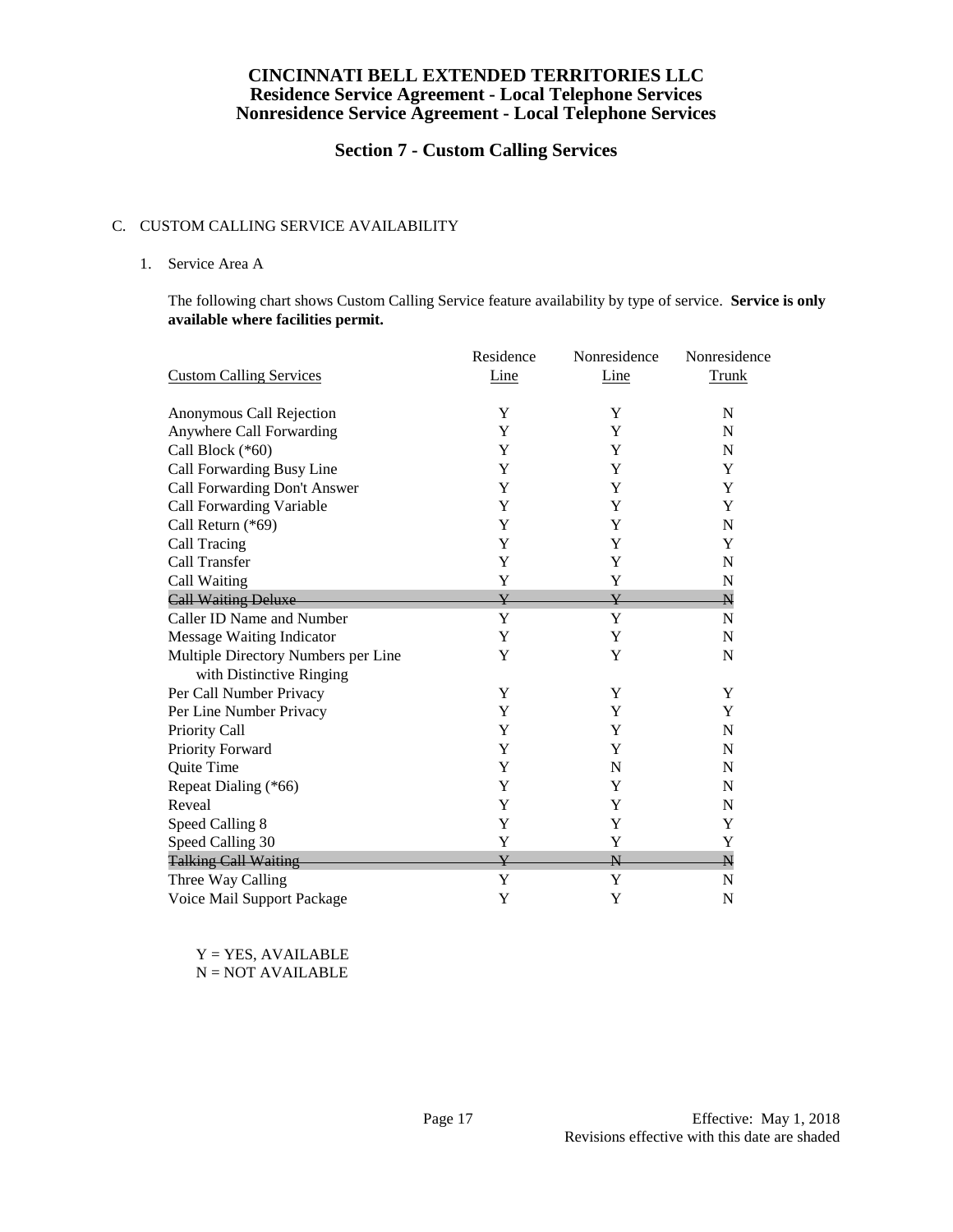# **Section 7 - Custom Calling Services**

### C. CUSTOM CALLING SERVICE AVAILABILITY (Continued)

#### 2. Service Area B

The following chart shows Custom Calling Services feature availability by type of service subject to the available residence service bundles and nonresidence service bundles in Sections 5 and 6 of this Agreement, respectively. **Service is only available where facilities permit.**

|                                     | Residence               | Nonresidence |
|-------------------------------------|-------------------------|--------------|
| <b>Custom Calling Services</b>      | <b>Line</b>             | Line         |
| Anonymous Call Rejection            | Y                       | Y            |
| Anywhere Call Forwarding            | Y                       | Y            |
| Call Block (*60)                    | Y                       | Y            |
| Call Forwarding Busy Line           | Y                       | Y            |
| Call Forwarding Don't Answer        | Y                       | Y            |
| Call Forwarding Variable            | Y                       | Y            |
| Call Return (*69)                   | Y                       | Y            |
| Call Tracing                        | $\mathbf N$             | N            |
| Call Transfer                       | Y                       | Y            |
| Call Waiting                        | Y                       | Y            |
| <b>Call Waiting Deluxe</b>          | $\overline{\mathbf{Y}}$ | ¥            |
| Caller ID Name and Number           | Y                       | Y            |
| Message Waiting Indicator           | Y                       | Y            |
| Multiple Directory Numbers per Line | Y                       | Y            |
| with Distinctive Ringing            |                         |              |
| Per Call Number Privacy             | Y                       | Y            |
| Per Line Number Privacy             | Y                       | Y            |
| Priority Call                       | N                       | N            |
| Priority Forward                    | N                       | N            |
| Quite Time                          | N                       | N            |
| Repeat Dialing (*66)                | Y                       | Y            |
| Reveal                              | N                       | N            |
| Speed Calling 8                     | Y                       | Y            |
| Speed Calling 30                    | Y                       | Y            |
| <b>Talking Call Waiting</b>         | $\overline{\mathsf{N}}$ | N            |
| Three Way Calling                   | Y                       | Y            |
| Voice Mail Support Package          | Y                       | Y            |

 $Y = YES, AVAILABLE$ N = NOT AVAILABLE